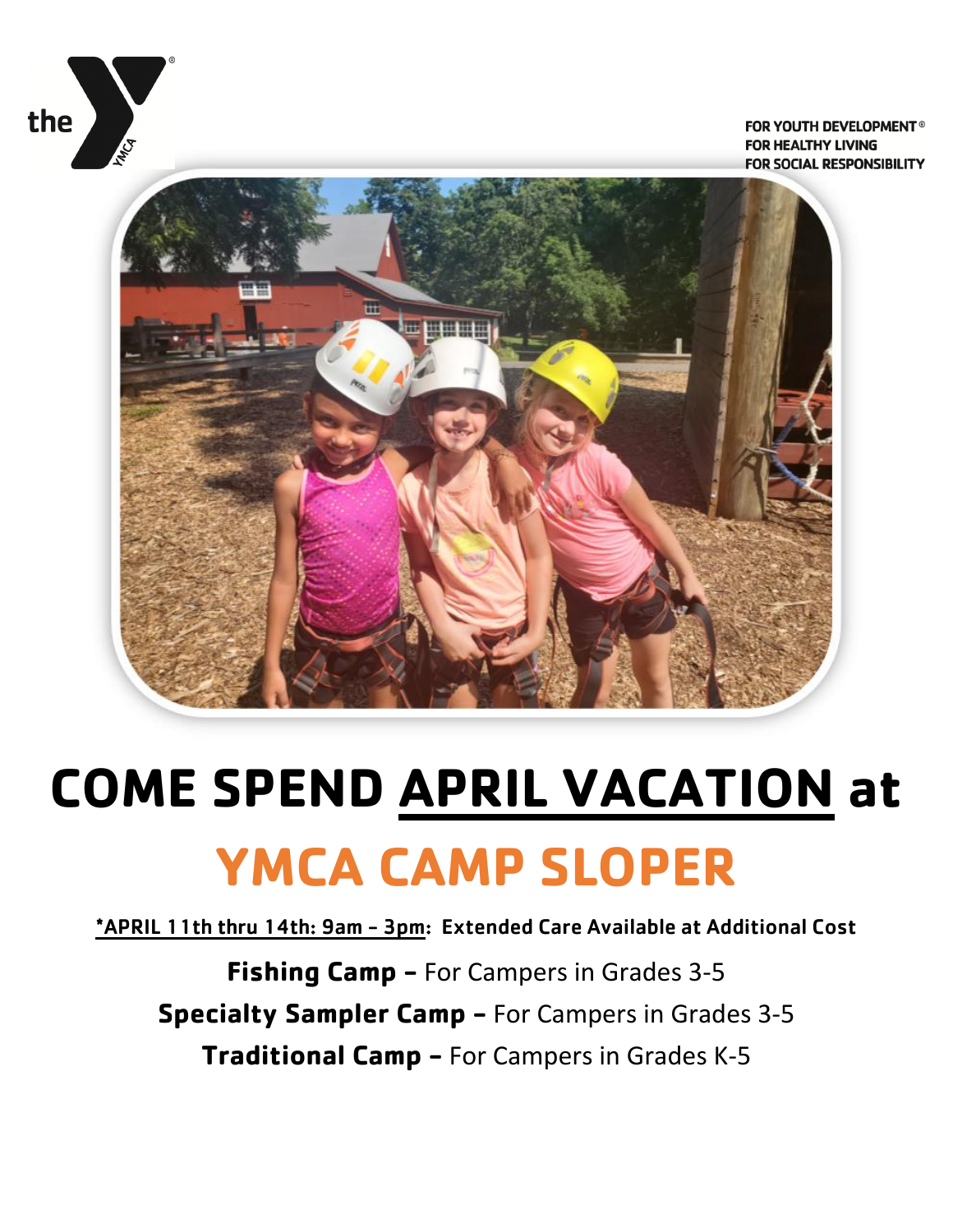

# **APRIL VACATION CAMP YMCA Camp Sloper Outdoor Center**

# Inside This Packet You Will Find…

- Registration Information
- Medical Form Request
- Membership Policy
- Financial Assistance Information
- Extended Care Registration Form
- Drop Off and Pick Up Procedures
- First Aid Notification Procedures
- Individual Care Plan Information
- Medication Policy
- **Insurance Information**
- Information on our YMCA Camp Sloper Concussion protocol
- Information on HEPA (Healthy Eating and Physical Activity)

# You Will Also Find Information Regarding…

- **Program Descriptions**
- Daily Schedule
- What to Wear?
- What to bring?
- What to leave home?
- Program Goals and Outcomes



**FOR YOUTH DEVELOPMENT<sup>®</sup>** FOR HEALTHY LIVING **FOR SOCIAL RESPONSIBILITY**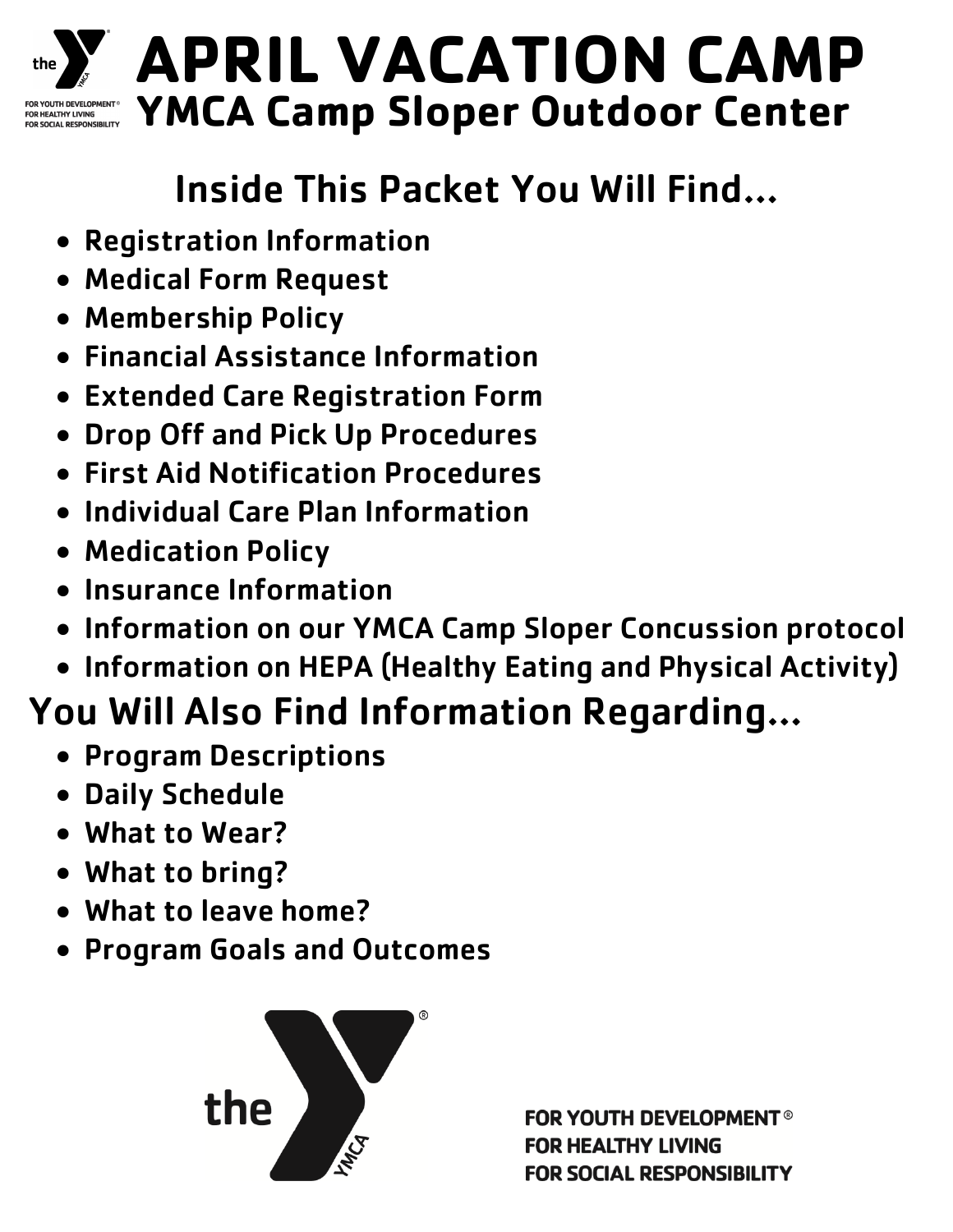

**APRIL VACATION CAMP** FOR YOUTH DEVELOPMENT® YMCA Camp Sloper Outdoor Center

**Program Descriptions and Important Information**

# **\*APRIL VACATION CAMP 2022 is ONLY 4 DAYS**

### **April 11th – April 14th (No camp on Good Friday)**

## Fishing Camp – Grades 3 – 5 Price: Full Member - \$195 Non Member - \$215

It's Fishing season! Get a head start of fishing season with 4 straight days of fishing. Escape the stresses of life for a week of relaxing, peaceful, and calming fishing by a beautiful private pond. Each day, campers will fish at various locations around the pond in hopes of catching "the big one!". Not only will campers get ample time to fish, but there will also be plenty of time for normal camp activities as well. Campers will also have the opportunity to learn more about the sport of fishing. Campers must bring their own fishing pole, hooks, and bobbers. Camp will supply bait and maintenance. Poles can be stored at camp overnight. There will be no Swimming or Boating.

### Specialty Sampler Camp - Grades: 3 – 5 Price: Full Member - \$195 Non Member - \$215

Looking for a little of this? A little of that? Then join the Specialty Sampler Camp where each day has a new theme. Get to try out different east coast specialty camps like Ninja Warrior, Camp Perfect, Sports, Fortbuilding, Arts and Crafts, Circus, and many more. This is a great preview into all of the summer time specialty camp offerings without feeling stuck in one. But wait! There's more! Not only will you get to experience various specialty camps, but you will also get the opportunity to do some of the traditional camp activities as well! The best of both worlds! There will be no Swimming or Boating.

Traditional Camp - Grades: K – 5 Price: Full Member - \$195 Non Member - \$205 Experience a one-week adventure doing all the things that make Traditional Camp at YMCA Camp Sloper such an awesome time. Traditional activities such as the Superslide, Climbing Tower, hiking, sports, Gladiator Dodgeball, and much more will all be available. There will be no Swimming or Boating.

Extended Care – Grades: K – 5 The State of Price: AM Only - \$40 PM Only - \$40 Both AM/PM - \$75

AM Care (morning care) starts at 6:30am and goes until 9:00am when the day starts. Campers will be in activities from the moment they are arrive until they get placed into their normal day camp groups. PM Care (aftercare) starts at 3:00pm once day camp ends and ends at 5:30pm. Campers will be in activities throughout their time in aftercare as well. Drop off and Pick up will be at the main office (Mcleod Pavilion) each morning/evening. ID is required to sign out your camper at the end of the day.

## Daily Schedule

Morning Care: 6:30am-9:00am (additional cost) Drop Off at YMCA Camp Sloper: 9:00 am Morning Announcements and Attendance: 9:15 am – 9:30am Specialty Camp Activities: 9:30 am – 11:30 am Lunch: 11:30 am – 12:00 pm (Campers will need to bring a brown bag lunch including a drink) All Camp Activity: 12:00 pm – 1:00 pm LOGS: 1:00 pm – 1:30 pm Period 4: 1:30 pm – 2:45 pm Closing and Departure: 2:45 pm – 3:00 pm Aftercare: 3:00pm-5:30pm (additional cost)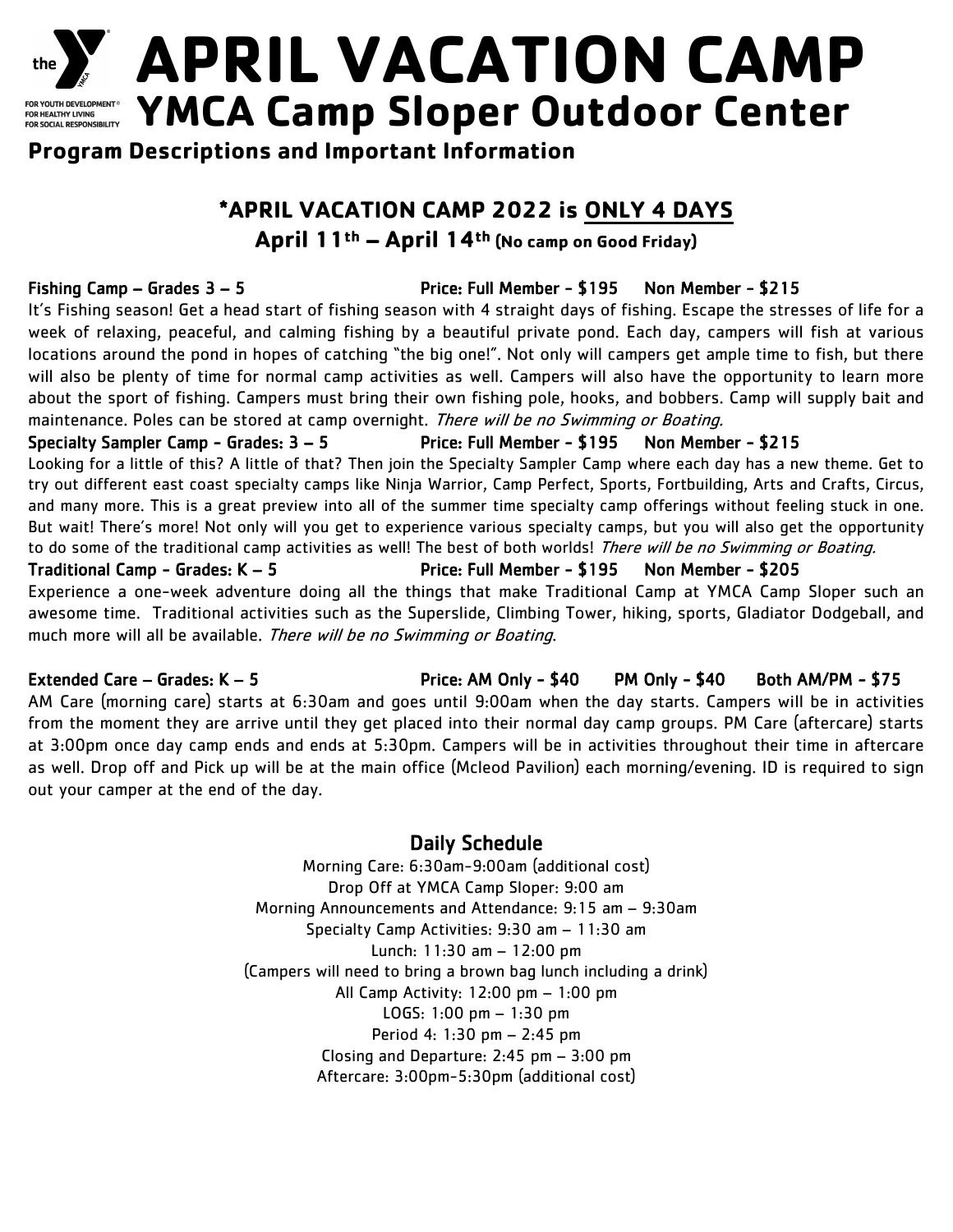

# the **Example PIRIL VACATION CAMP FOR YOUTH DEVELOPMENT®** YMCA Camp Sloper Outdoor Center

What to Wear: The month of April can be very wet and muddy at YMCA Camp Sloper; please dress accordingly and be prepared for the cooler spring weather. Do not come to camp in clothes that you plan on keeping clean. All campers should wear sneakers or close-toed shoes at all times. Sandals or open-toed shoes are prohibited for safety purposes.

What to Bring: Campers should bring a backpack to camp which will be carried throughout the day. Campers need to bring a bagged lunch and drinks for the day. Lunches will be collected each morning and refrigerated until lunchtime. All items should be marked with the camper's name on them.

What to Keep at Home: We believe that certain items are best left at home to maximize your camper's outdoor experience. Campers may not bring cell phones, iPods or other mp3 players, game boys, trading cards, jewelry, matches or knives. YMCA Camp Sloper is a drug and alcohol free facility. Any campers found with drugs and/or alcohol in their possession will be immediately suspended from the program. We are also interested in keeping a clean, healthy image at our camp; clothing with messages referring to drugs, alcohol or sex are not permitted. YMCA Camp Sloper is not responsible for any personal belongings that are brought into camp.

Registration for YMCA Camp Sloper's April Vacation Camp begins Feb 5<sup>th</sup> for all. Participants may register for April Vacation Camp at either the Southington Community YMCA or the Cheshire Community YMCA. To register:

- 1. Fill out and a registration form online for each child. [www.ymcacampsloper.org](http://www.ymcacampsloper.org/) scroll down to the April Vacation Camp Register 'Button' OR
	- fill out this packet and return to either the Southington, Cheshire, or Sloper front desks.
- 2. Payment must be made in full for each child. If you are a full member, use the code MEM22 to receive your discount

3. A YMCA Camp Sloper Medical form, completed by a physician, must be received prior to attending April Vacation Camp.\*

\*Medical Forms: State regulations require us to have a Medical Form on file BEFORE a camper comes to camp. Physicals must be within 36 months of the first day of April Vacation Camp. Forms are available at both the Southington and Cheshire Community YMCAs. If your child attended YMCA Camp Sloper in 2019/2020 and you would like us to make a copy of that medical form, please contact Tom Sangeloty at 860-621-8194 x604 or [tsangeloty@sccymca.org](mailto:tsangeloty@sccymca.org)

\*Individual Care Plans (ICPs): If your child has special health care or developmental needs you will need to complete the appropriate Individual Care Plan for your child. Care plans will be required for severe allergies, asthma, seizure disorders, chronic illness, specific dietary needs, hearing or visual impairments, history of contagious disease or specific behaviors such as developmental delays or court documentation relating to custody and/or pick up of children. This form is used to ensure all staff caring for your child is aware of his/her specific needs.

Membership Policy: Campers do not need to be YMCA members to participate in April Vacation week at YMCA Camp Sloper.

Financial Assistance: In keeping with the YMCA mission and philosophy, financial assistance is available through The Southington-Cheshire Community YMCAs for Southington and Cheshire residents. For Financial assistance, please contact Sue Cagno at 860-426-9590 with any financial assistance questions or concerns.

Extended Care: If you are interested in AM or PM Extended Care for one or more days, you must fill out an extended care registration form located in this packet.

Drop Off and Pick Up: Campers will need to be dropped off at YMCA Camp Sloper at 9:00 am. Each child will be signed in at the beginning of the day and signed out at the end. Photo identification will be needed to pick up at the end of each day. If an adult other than the parents will be picking up your child, please make sure they are listed on the approved pick up list on the registration form.

First Aid Notification Procedures: During April Vacation Camp there will not be a nurse on site, but several staff will be certified in CPR, First Aid, and Administration of Medications. In addition, a doctor is on call and supervises our medical and emergency procedures. All campers who receive first aid will have their injuries recorded in the First Aid Log Book by the Camp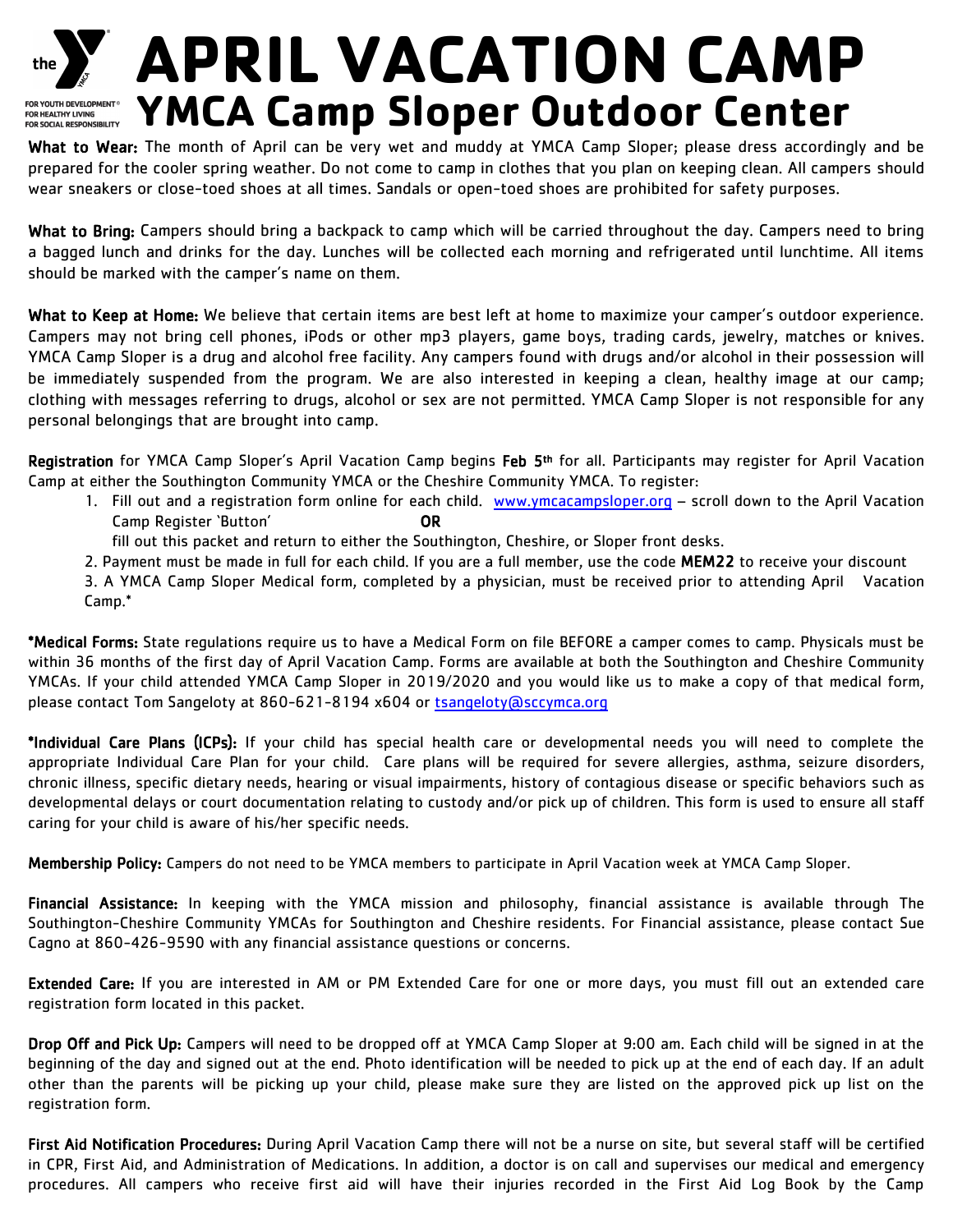

# the **Y** APRIL VACATION CAMP **FOR YOUTH DEVELOPMENT®** YMCA Camp Sloper Outdoor Center

Administrator or appropriate staff person. The Camp Administrator will notify parents of any significant/serious injuries that occur at camp. Unless otherwise notified, any camper that requires further medical attention will be transported to Bradley Memorial Hospital.

Medication Policy: If your camper needs to take medication at camp our certified personnel can dispense it only if the following requirements are met:

- An administration of medication form has been completed by both the physician and parent.
- The medication is in its original container with the child's name on the prescription and is not expired.

ALL MEDICATIONS MUST BE BROUGHT TO THE CAMP OFFICE by the parent/guardian and should not be carried or dispensed by campers unless specific written permission has been given to do so. It is the parent's responsibility to provide all medications and authorizations for their child. If both of these are not provided, YMCA Camp Sloper cannot be held responsible for, or guarantee, the health/safety of your child while at camp. If your child has a documented life threatening medical condition (such as a bee or food allergy, or asthma), the required medications must be at camp for your child to attend.

Insurance: Please take note that YMCA Camp Sloper does not provide accident insurance for campers. This is the responsibility of each camper's family.

#### YMCA Mission

To put Christian principles into practice through programs that build healthy spirit, mind and body for all.

#### YMCA Camp Sloper Credo

Welcome to YMCA Camp Sloper. Here, new experiences are introduced and lasting memories are never forgotten. We reach out to the child in everyone and build character in the leaders of tomorrow. We change lives, build smiles and provide an environment for people to grow. Welcome to YMCA Camp Sloper; love it, share it and preserve it for the next generation.

#### YMCA Camp Sloper Staff Philosophy

Be FUN, have FUN, give FUN, everyday!

#### Character Development

The YMCA Camp Sloper program promotes five-character development values in all of our programs. During training, the staff is introduced to these values and asked to accept and demonstrate them throughout the summer. Each value is assigned a color that helps the staff and campers in the character value education process. The values are as follows:

Caring (Red) **Respect (Yellow**)

Tell the truth Do what ought to be done Make sure my actions match my values Be accountable for my behavior

## Fun (Orange)

Smile and laugh Have a great time; enjoy life

#### Goals of the Day Camp Program For Youth Development

- Instill the YMCA Mission and YMCA Character Values of caring, honesty, respect and responsibility.
- Provide opportunities to increase self-confidence.
- Provide positive role models who lead by example.
- Create and develop long-lasting friendships.

Help others Treat other as I would have them treat me Be sensitive of others' feelings Value the worth of every person, including myself

#### Honesty (Blue) Responsibility (Green)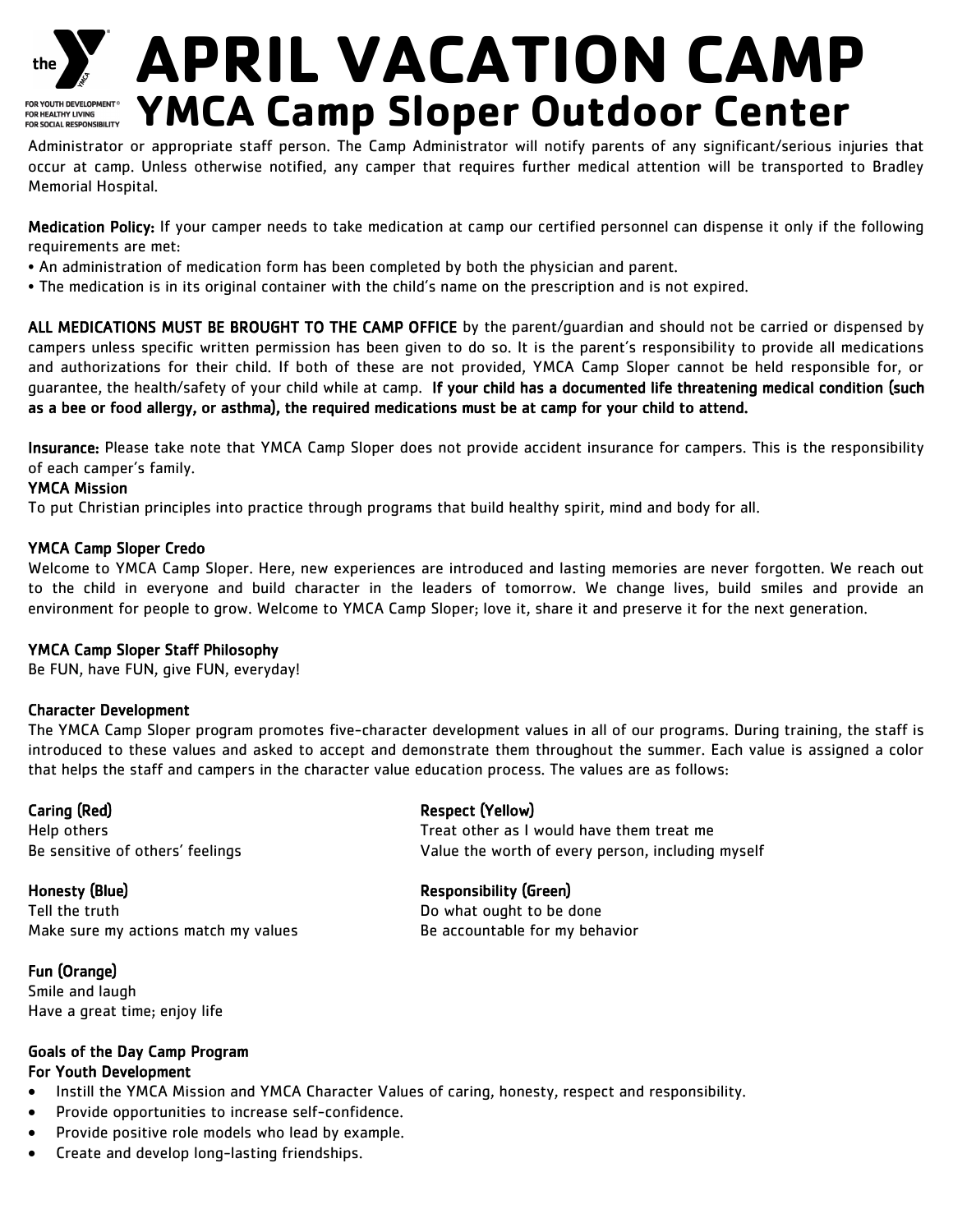

# **APRIL VACATION CAMP YMCA Camp Sloper Outdoor Center** FOR YOUTH DEVELOPMENT<sup>®</sup> FOR HEALTHY LIVING<br>FOR HEALTHY LIVING<br>FOR SOCIAL RESPONSIBILITY

### For Healthy Living

- Lead activities and programs that promote exercise and staying active.
- Develop a connection and enjoyment for being outdoors.
- Provide direction for making healthy choices.

### For Social Responsibility

- Strengthen social skills by teaching patience, cooperation and teamwork.
- Develop an appreciation and respect for the environment.
- Offer opportunities to develop and improve leadership skills.

#### Outcomes of the day camp program

- Campers will treat all members of the camp community with the YMCA Character Values.
- Counselors will provide friendship building opportunities and facilitate activities that improve self-confidence.
- Campers will spend more of their time being active and outdoors.
- Counselors will model positive behaviors like patience, cooperation and teamwork and encourage campers to make healthy decisions.
- Campers will have an opportunity to be a leader, both within their group and the greater camp community.
- Campers will become more aware of the value of nature and their role in keeping camp and the environment clean.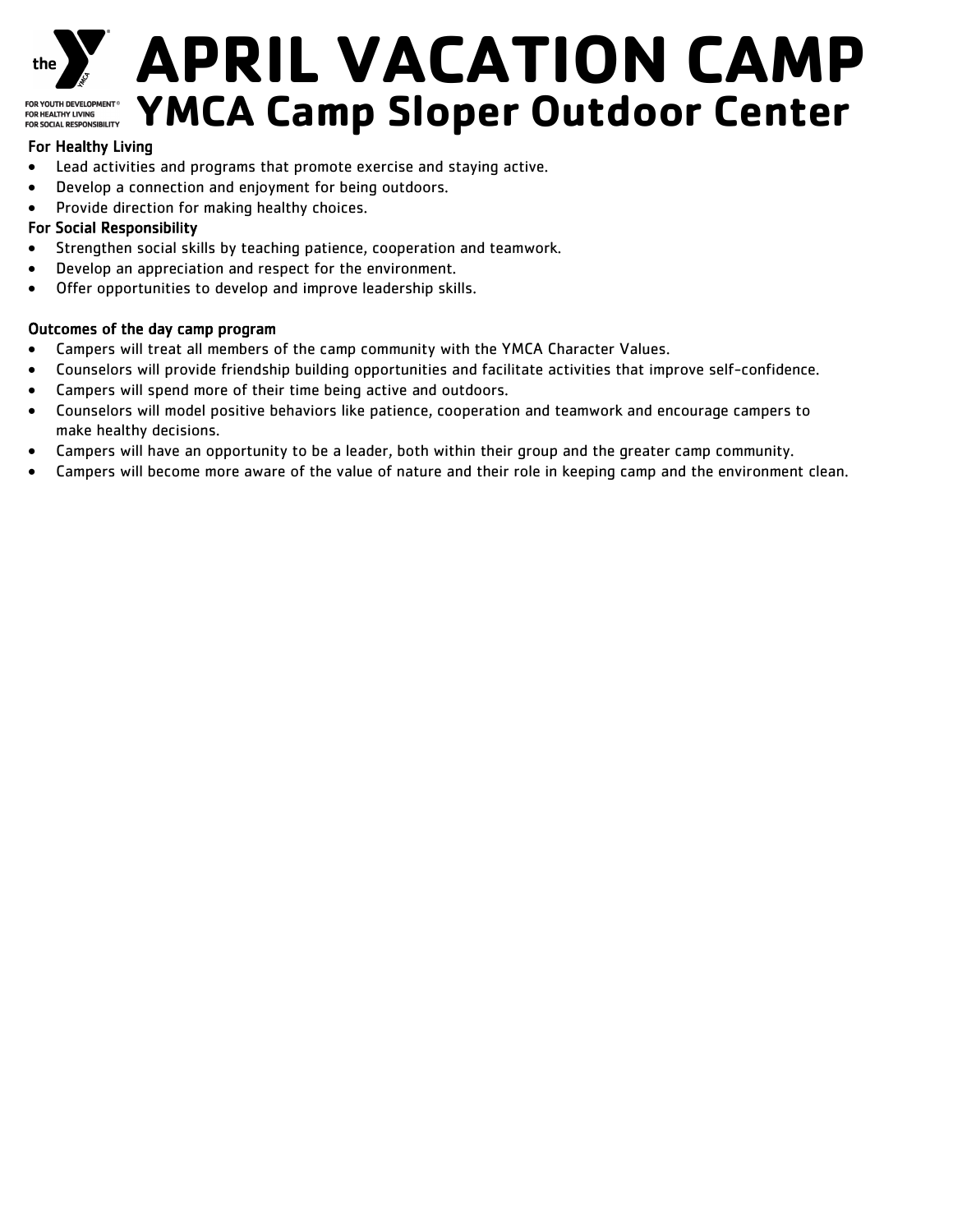

# the **Y** APRIL VACATION CAMP **YMCA Camp Sloper Outdoor Center**

**REGISTRATION FORM**

| Child's Name and the state of the state of the state of the state of the state of the state of the state of the |                                                            |                                                                                                                                                                                  |                                                                                                                                                                                                                                                                                                                                                                                                                                                                                                                                                                                                                                                                                                                                                                                                                                                                                                                                                                                                                                                                                                                                                                                                                                                                                                                                                                                                                                                                                                                                                                                                                                                                                                          |
|-----------------------------------------------------------------------------------------------------------------|------------------------------------------------------------|----------------------------------------------------------------------------------------------------------------------------------------------------------------------------------|----------------------------------------------------------------------------------------------------------------------------------------------------------------------------------------------------------------------------------------------------------------------------------------------------------------------------------------------------------------------------------------------------------------------------------------------------------------------------------------------------------------------------------------------------------------------------------------------------------------------------------------------------------------------------------------------------------------------------------------------------------------------------------------------------------------------------------------------------------------------------------------------------------------------------------------------------------------------------------------------------------------------------------------------------------------------------------------------------------------------------------------------------------------------------------------------------------------------------------------------------------------------------------------------------------------------------------------------------------------------------------------------------------------------------------------------------------------------------------------------------------------------------------------------------------------------------------------------------------------------------------------------------------------------------------------------------------|
|                                                                                                                 | Last                                                       | First                                                                                                                                                                            |                                                                                                                                                                                                                                                                                                                                                                                                                                                                                                                                                                                                                                                                                                                                                                                                                                                                                                                                                                                                                                                                                                                                                                                                                                                                                                                                                                                                                                                                                                                                                                                                                                                                                                          |
|                                                                                                                 |                                                            |                                                                                                                                                                                  |                                                                                                                                                                                                                                                                                                                                                                                                                                                                                                                                                                                                                                                                                                                                                                                                                                                                                                                                                                                                                                                                                                                                                                                                                                                                                                                                                                                                                                                                                                                                                                                                                                                                                                          |
|                                                                                                                 |                                                            |                                                                                                                                                                                  |                                                                                                                                                                                                                                                                                                                                                                                                                                                                                                                                                                                                                                                                                                                                                                                                                                                                                                                                                                                                                                                                                                                                                                                                                                                                                                                                                                                                                                                                                                                                                                                                                                                                                                          |
|                                                                                                                 |                                                            |                                                                                                                                                                                  | Female                                                                                                                                                                                                                                                                                                                                                                                                                                                                                                                                                                                                                                                                                                                                                                                                                                                                                                                                                                                                                                                                                                                                                                                                                                                                                                                                                                                                                                                                                                                                                                                                                                                                                                   |
|                                                                                                                 | <b>Parent's Name Example 2018</b>                          |                                                                                                                                                                                  |                                                                                                                                                                                                                                                                                                                                                                                                                                                                                                                                                                                                                                                                                                                                                                                                                                                                                                                                                                                                                                                                                                                                                                                                                                                                                                                                                                                                                                                                                                                                                                                                                                                                                                          |
|                                                                                                                 | Last<br>First                                              | Relationship to camper                                                                                                                                                           |                                                                                                                                                                                                                                                                                                                                                                                                                                                                                                                                                                                                                                                                                                                                                                                                                                                                                                                                                                                                                                                                                                                                                                                                                                                                                                                                                                                                                                                                                                                                                                                                                                                                                                          |
|                                                                                                                 | Street                                                     | City                                                                                                                                                                             | State<br>Zip                                                                                                                                                                                                                                                                                                                                                                                                                                                                                                                                                                                                                                                                                                                                                                                                                                                                                                                                                                                                                                                                                                                                                                                                                                                                                                                                                                                                                                                                                                                                                                                                                                                                                             |
|                                                                                                                 |                                                            |                                                                                                                                                                                  |                                                                                                                                                                                                                                                                                                                                                                                                                                                                                                                                                                                                                                                                                                                                                                                                                                                                                                                                                                                                                                                                                                                                                                                                                                                                                                                                                                                                                                                                                                                                                                                                                                                                                                          |
|                                                                                                                 |                                                            |                                                                                                                                                                                  |                                                                                                                                                                                                                                                                                                                                                                                                                                                                                                                                                                                                                                                                                                                                                                                                                                                                                                                                                                                                                                                                                                                                                                                                                                                                                                                                                                                                                                                                                                                                                                                                                                                                                                          |
|                                                                                                                 |                                                            |                                                                                                                                                                                  |                                                                                                                                                                                                                                                                                                                                                                                                                                                                                                                                                                                                                                                                                                                                                                                                                                                                                                                                                                                                                                                                                                                                                                                                                                                                                                                                                                                                                                                                                                                                                                                                                                                                                                          |
|                                                                                                                 |                                                            |                                                                                                                                                                                  |                                                                                                                                                                                                                                                                                                                                                                                                                                                                                                                                                                                                                                                                                                                                                                                                                                                                                                                                                                                                                                                                                                                                                                                                                                                                                                                                                                                                                                                                                                                                                                                                                                                                                                          |
|                                                                                                                 | Last<br>First                                              | Relationship to camper                                                                                                                                                           |                                                                                                                                                                                                                                                                                                                                                                                                                                                                                                                                                                                                                                                                                                                                                                                                                                                                                                                                                                                                                                                                                                                                                                                                                                                                                                                                                                                                                                                                                                                                                                                                                                                                                                          |
|                                                                                                                 |                                                            |                                                                                                                                                                                  |                                                                                                                                                                                                                                                                                                                                                                                                                                                                                                                                                                                                                                                                                                                                                                                                                                                                                                                                                                                                                                                                                                                                                                                                                                                                                                                                                                                                                                                                                                                                                                                                                                                                                                          |
|                                                                                                                 | Street                                                     | City                                                                                                                                                                             | State<br>Zip                                                                                                                                                                                                                                                                                                                                                                                                                                                                                                                                                                                                                                                                                                                                                                                                                                                                                                                                                                                                                                                                                                                                                                                                                                                                                                                                                                                                                                                                                                                                                                                                                                                                                             |
|                                                                                                                 |                                                            |                                                                                                                                                                                  |                                                                                                                                                                                                                                                                                                                                                                                                                                                                                                                                                                                                                                                                                                                                                                                                                                                                                                                                                                                                                                                                                                                                                                                                                                                                                                                                                                                                                                                                                                                                                                                                                                                                                                          |
|                                                                                                                 |                                                            |                                                                                                                                                                                  |                                                                                                                                                                                                                                                                                                                                                                                                                                                                                                                                                                                                                                                                                                                                                                                                                                                                                                                                                                                                                                                                                                                                                                                                                                                                                                                                                                                                                                                                                                                                                                                                                                                                                                          |
| <b>Emergency Contact/Approved Pick Up</b><br>Name<br>Last<br>First                                              |                                                            | **Please contact The Camp Office at (860) 621-8194 if someone not listed on this page will be picking up your camper at any point throughout the week.<br>Relationship to camper |                                                                                                                                                                                                                                                                                                                                                                                                                                                                                                                                                                                                                                                                                                                                                                                                                                                                                                                                                                                                                                                                                                                                                                                                                                                                                                                                                                                                                                                                                                                                                                                                                                                                                                          |
| Street                                                                                                          | City                                                       | State<br>Zip                                                                                                                                                                     |                                                                                                                                                                                                                                                                                                                                                                                                                                                                                                                                                                                                                                                                                                                                                                                                                                                                                                                                                                                                                                                                                                                                                                                                                                                                                                                                                                                                                                                                                                                                                                                                                                                                                                          |
|                                                                                                                 |                                                            |                                                                                                                                                                                  |                                                                                                                                                                                                                                                                                                                                                                                                                                                                                                                                                                                                                                                                                                                                                                                                                                                                                                                                                                                                                                                                                                                                                                                                                                                                                                                                                                                                                                                                                                                                                                                                                                                                                                          |
|                                                                                                                 |                                                            |                                                                                                                                                                                  |                                                                                                                                                                                                                                                                                                                                                                                                                                                                                                                                                                                                                                                                                                                                                                                                                                                                                                                                                                                                                                                                                                                                                                                                                                                                                                                                                                                                                                                                                                                                                                                                                                                                                                          |
|                                                                                                                 | <b>Camp Program</b> (circle one)  SPECIALTY SAMPLER CAMP - | <b>FISHING CAMP</b>                                                                                                                                                              | <b>TRADITIONAL</b>                                                                                                                                                                                                                                                                                                                                                                                                                                                                                                                                                                                                                                                                                                                                                                                                                                                                                                                                                                                                                                                                                                                                                                                                                                                                                                                                                                                                                                                                                                                                                                                                                                                                                       |
|                                                                                                                 |                                                            |                                                                                                                                                                                  |                                                                                                                                                                                                                                                                                                                                                                                                                                                                                                                                                                                                                                                                                                                                                                                                                                                                                                                                                                                                                                                                                                                                                                                                                                                                                                                                                                                                                                                                                                                                                                                                                                                                                                          |
|                                                                                                                 |                                                            |                                                                                                                                                                                  |                                                                                                                                                                                                                                                                                                                                                                                                                                                                                                                                                                                                                                                                                                                                                                                                                                                                                                                                                                                                                                                                                                                                                                                                                                                                                                                                                                                                                                                                                                                                                                                                                                                                                                          |
|                                                                                                                 |                                                            |                                                                                                                                                                                  |                                                                                                                                                                                                                                                                                                                                                                                                                                                                                                                                                                                                                                                                                                                                                                                                                                                                                                                                                                                                                                                                                                                                                                                                                                                                                                                                                                                                                                                                                                                                                                                                                                                                                                          |
| PARTICIPATING IN THE PROGRAMS OF YMCA CAMP SLOPER.                                                              |                                                            |                                                                                                                                                                                  | My signature below signifies that I agree with all information in this packet. I understand that state law prohibits my child from attending camp without a medical form completed by a physician<br>within 36 months prior to attending camp. My permission is also granted for the YMCA to take/use photographs, slides, moving pictures or video tapes of the person named on this application.<br>I have enclosed payment in full for my child attending YMCA Camp Sloper, and understand that the refund of these fees will be considered according to the refund policy only. I give my child<br>permission to participate in all daily camp activities unless otherwise noted in writing. Permission is granted for the camper listed above to participate and be transported to activities,<br>programs and out-of town trips, understanding that YMCA leadership will be provided. I authorize the YMCA officials to secure medical/emergency attention and treatment for the camper listed<br>above, and to administer any needed medications listed in the standing orders provided by the camp doctor. I am aware that the YMCA Camp Sloper Parent Handbook is available at<br>www.ymcacampsloper.org and will read and review the camp rules and policies with my camper. THE UNDERSIGNED VOLUNTARILY AGREES TO HOLD THE YMCA HARMLESS FOR INJURIES OR<br>ACCIDENTS RESULTING IN BODILY INJURY OR PROPERTY DAMAGE DURING MY CHILD'S PARTICIPATION IN PROGRAMS AT YMCA CAMP SLOPER. I FURTHER WAIVE, RELEASE, ABSOLVE, AND<br>INDEMNIFY THE SOUTHINGTONCHESHIRE COMMUNITY YMCAs, YMCA CAMP SLOPER, ITS DIRECTORS, VOLUNTEERS, OFFICERS OR EMPLOYEES FOR INJURIES OR ACCIDENTS OCCURING WHILE |
|                                                                                                                 |                                                            |                                                                                                                                                                                  |                                                                                                                                                                                                                                                                                                                                                                                                                                                                                                                                                                                                                                                                                                                                                                                                                                                                                                                                                                                                                                                                                                                                                                                                                                                                                                                                                                                                                                                                                                                                                                                                                                                                                                          |
| <b>Expiration Date</b>                                                                                          | Member Number                                              |                                                                                                                                                                                  |                                                                                                                                                                                                                                                                                                                                                                                                                                                                                                                                                                                                                                                                                                                                                                                                                                                                                                                                                                                                                                                                                                                                                                                                                                                                                                                                                                                                                                                                                                                                                                                                                                                                                                          |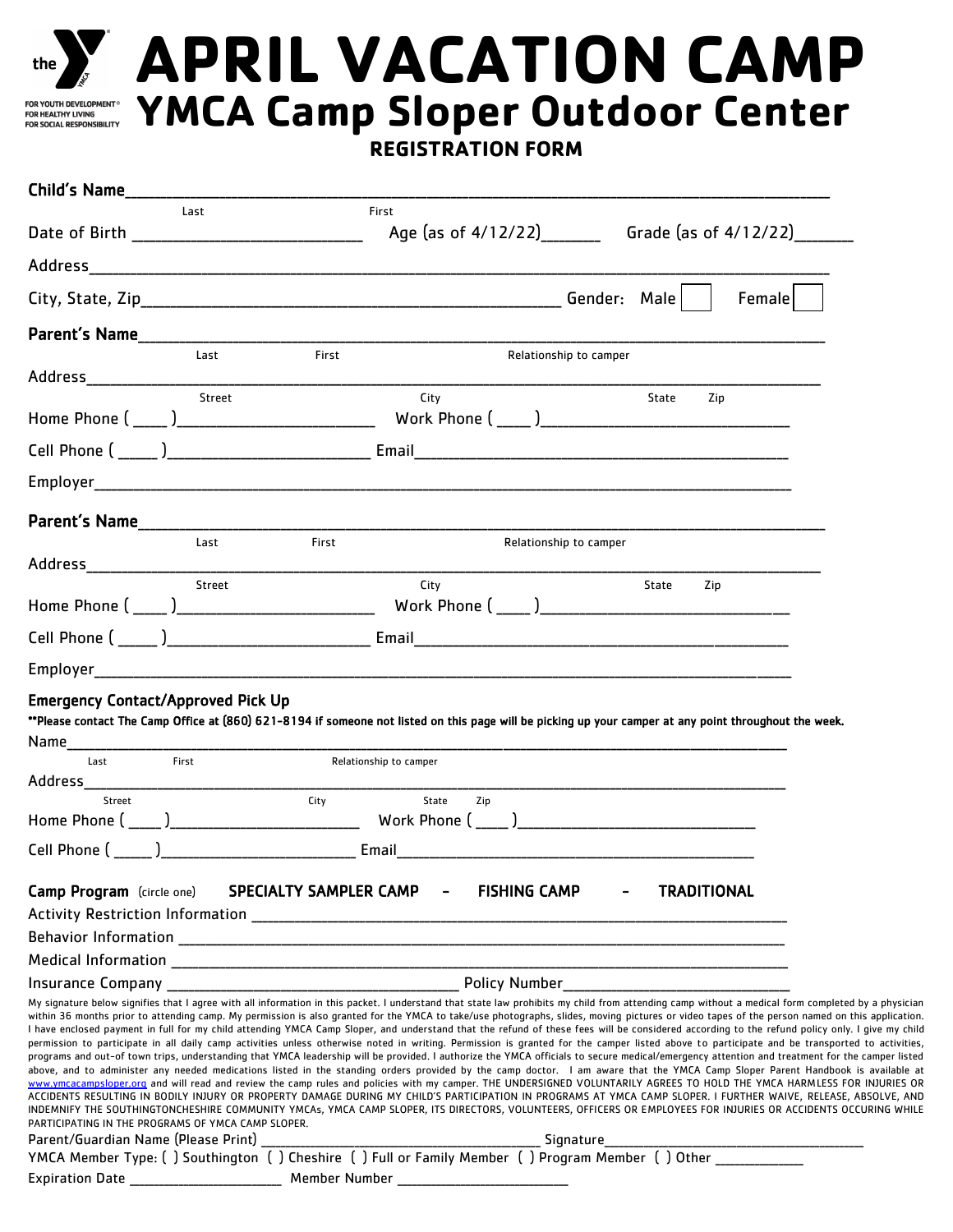

# the **Y** APRIL VACATION CAMP **YMCA Camp Sloper Outdoor Center**

## **Extended Care Registration Form**

### AM Care

AM Care will be held at YMCA Camp Sloper. AM Care begins at 6:30 am. Drop-off will be in McLeod Pavilion. An adult must be present at drop-off and sign their child in every morning.

### PM Care

PM Care will also be held at YMCA Camp Sloper. PM care is available until 5:30pm. All campers must be signed out of the After Care program. A photo I.D. must be presented at sign-out.

| Cost (please check your selection)<br>__ AM Care only: \$40 for the week.<br>___ PM Care only: \$40 for the week.<br>Both AM and PM Care: \$75 for the week. |  |
|--------------------------------------------------------------------------------------------------------------------------------------------------------------|--|
|                                                                                                                                                              |  |
| Please list any other people you authorize to pick up your child from PM Care:                                                                               |  |
|                                                                                                                                                              |  |
| Please list any known allergies that your child has                                                                                                          |  |



**FOR YOUTH DEVELOPMENT® FOR HEALTHY LIVING FOR SOCIAL RESPONSIBILITY**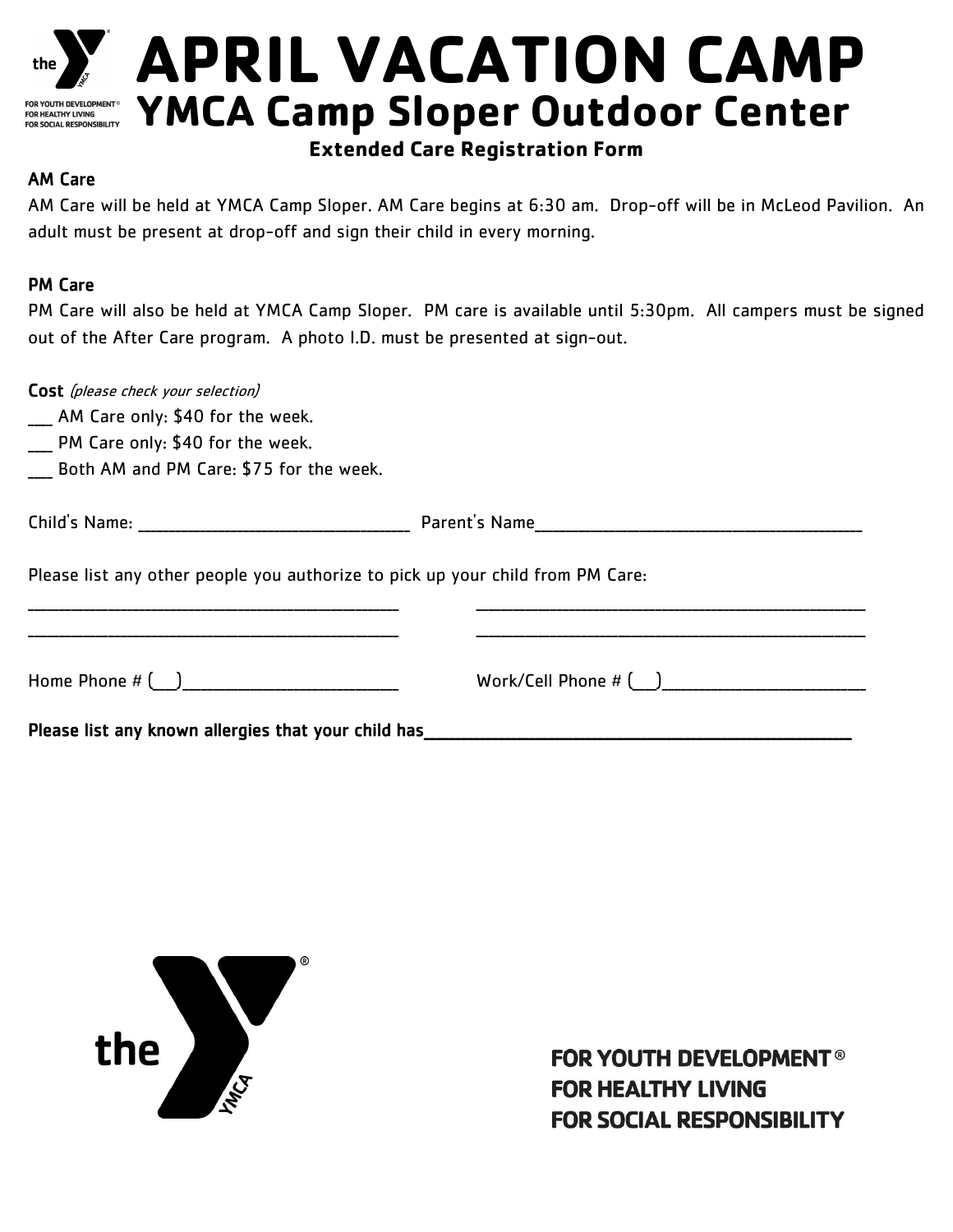| Child's Date of Birth _____/_____/ Program Site: ____YMCA Camp Sloper ______________________________<br>Special Health / Behavioral Concerns<br>If necessary, please specify on the line provided.<br>No<br>Yes<br>Allergies (food, medication, insects, environmental, etc.) ______________________<br>П<br>$\Box$<br>Asthma and the contract of the contract of the contract of the contract of the contract of the contract of the<br>$\Box$<br>$\Box$<br>Vision / Hearing / Speech (glasses, ear tubes, etc.) ____________________________<br>$\Box$<br>$\Box$<br>$\Box$<br>$\Box$<br>П.<br>$\Box$<br>$\Box$<br>$\Box$<br>П.<br>$\Box$<br>$\Box$<br>$\Box$<br>$\Box$<br>$\Box$<br>$\Box$<br>$\Box$<br>$\Box$<br>$\Box$<br>Symptoms / Medication / Process of Care<br>For each "Yes " answer listed above, please provide the following information.<br>#1<br>$\mathbf{1}$ , $\mathbf{1}$ |  |
|----------------------------------------------------------------------------------------------------------------------------------------------------------------------------------------------------------------------------------------------------------------------------------------------------------------------------------------------------------------------------------------------------------------------------------------------------------------------------------------------------------------------------------------------------------------------------------------------------------------------------------------------------------------------------------------------------------------------------------------------------------------------------------------------------------------------------------------------------------------------------------------------|--|
|                                                                                                                                                                                                                                                                                                                                                                                                                                                                                                                                                                                                                                                                                                                                                                                                                                                                                              |  |
|                                                                                                                                                                                                                                                                                                                                                                                                                                                                                                                                                                                                                                                                                                                                                                                                                                                                                              |  |
|                                                                                                                                                                                                                                                                                                                                                                                                                                                                                                                                                                                                                                                                                                                                                                                                                                                                                              |  |
|                                                                                                                                                                                                                                                                                                                                                                                                                                                                                                                                                                                                                                                                                                                                                                                                                                                                                              |  |
|                                                                                                                                                                                                                                                                                                                                                                                                                                                                                                                                                                                                                                                                                                                                                                                                                                                                                              |  |
|                                                                                                                                                                                                                                                                                                                                                                                                                                                                                                                                                                                                                                                                                                                                                                                                                                                                                              |  |
|                                                                                                                                                                                                                                                                                                                                                                                                                                                                                                                                                                                                                                                                                                                                                                                                                                                                                              |  |
|                                                                                                                                                                                                                                                                                                                                                                                                                                                                                                                                                                                                                                                                                                                                                                                                                                                                                              |  |
|                                                                                                                                                                                                                                                                                                                                                                                                                                                                                                                                                                                                                                                                                                                                                                                                                                                                                              |  |
|                                                                                                                                                                                                                                                                                                                                                                                                                                                                                                                                                                                                                                                                                                                                                                                                                                                                                              |  |
|                                                                                                                                                                                                                                                                                                                                                                                                                                                                                                                                                                                                                                                                                                                                                                                                                                                                                              |  |
|                                                                                                                                                                                                                                                                                                                                                                                                                                                                                                                                                                                                                                                                                                                                                                                                                                                                                              |  |
|                                                                                                                                                                                                                                                                                                                                                                                                                                                                                                                                                                                                                                                                                                                                                                                                                                                                                              |  |
|                                                                                                                                                                                                                                                                                                                                                                                                                                                                                                                                                                                                                                                                                                                                                                                                                                                                                              |  |
|                                                                                                                                                                                                                                                                                                                                                                                                                                                                                                                                                                                                                                                                                                                                                                                                                                                                                              |  |
|                                                                                                                                                                                                                                                                                                                                                                                                                                                                                                                                                                                                                                                                                                                                                                                                                                                                                              |  |
|                                                                                                                                                                                                                                                                                                                                                                                                                                                                                                                                                                                                                                                                                                                                                                                                                                                                                              |  |
|                                                                                                                                                                                                                                                                                                                                                                                                                                                                                                                                                                                                                                                                                                                                                                                                                                                                                              |  |
|                                                                                                                                                                                                                                                                                                                                                                                                                                                                                                                                                                                                                                                                                                                                                                                                                                                                                              |  |
|                                                                                                                                                                                                                                                                                                                                                                                                                                                                                                                                                                                                                                                                                                                                                                                                                                                                                              |  |
|                                                                                                                                                                                                                                                                                                                                                                                                                                                                                                                                                                                                                                                                                                                                                                                                                                                                                              |  |
|                                                                                                                                                                                                                                                                                                                                                                                                                                                                                                                                                                                                                                                                                                                                                                                                                                                                                              |  |
|                                                                                                                                                                                                                                                                                                                                                                                                                                                                                                                                                                                                                                                                                                                                                                                                                                                                                              |  |
| $\overline{2}$ .                                                                                                                                                                                                                                                                                                                                                                                                                                                                                                                                                                                                                                                                                                                                                                                                                                                                             |  |
| $\overline{\mathbf{3}}$ .                                                                                                                                                                                                                                                                                                                                                                                                                                                                                                                                                                                                                                                                                                                                                                                                                                                                    |  |
|                                                                                                                                                                                                                                                                                                                                                                                                                                                                                                                                                                                                                                                                                                                                                                                                                                                                                              |  |
| #2                                                                                                                                                                                                                                                                                                                                                                                                                                                                                                                                                                                                                                                                                                                                                                                                                                                                                           |  |
|                                                                                                                                                                                                                                                                                                                                                                                                                                                                                                                                                                                                                                                                                                                                                                                                                                                                                              |  |
|                                                                                                                                                                                                                                                                                                                                                                                                                                                                                                                                                                                                                                                                                                                                                                                                                                                                                              |  |
|                                                                                                                                                                                                                                                                                                                                                                                                                                                                                                                                                                                                                                                                                                                                                                                                                                                                                              |  |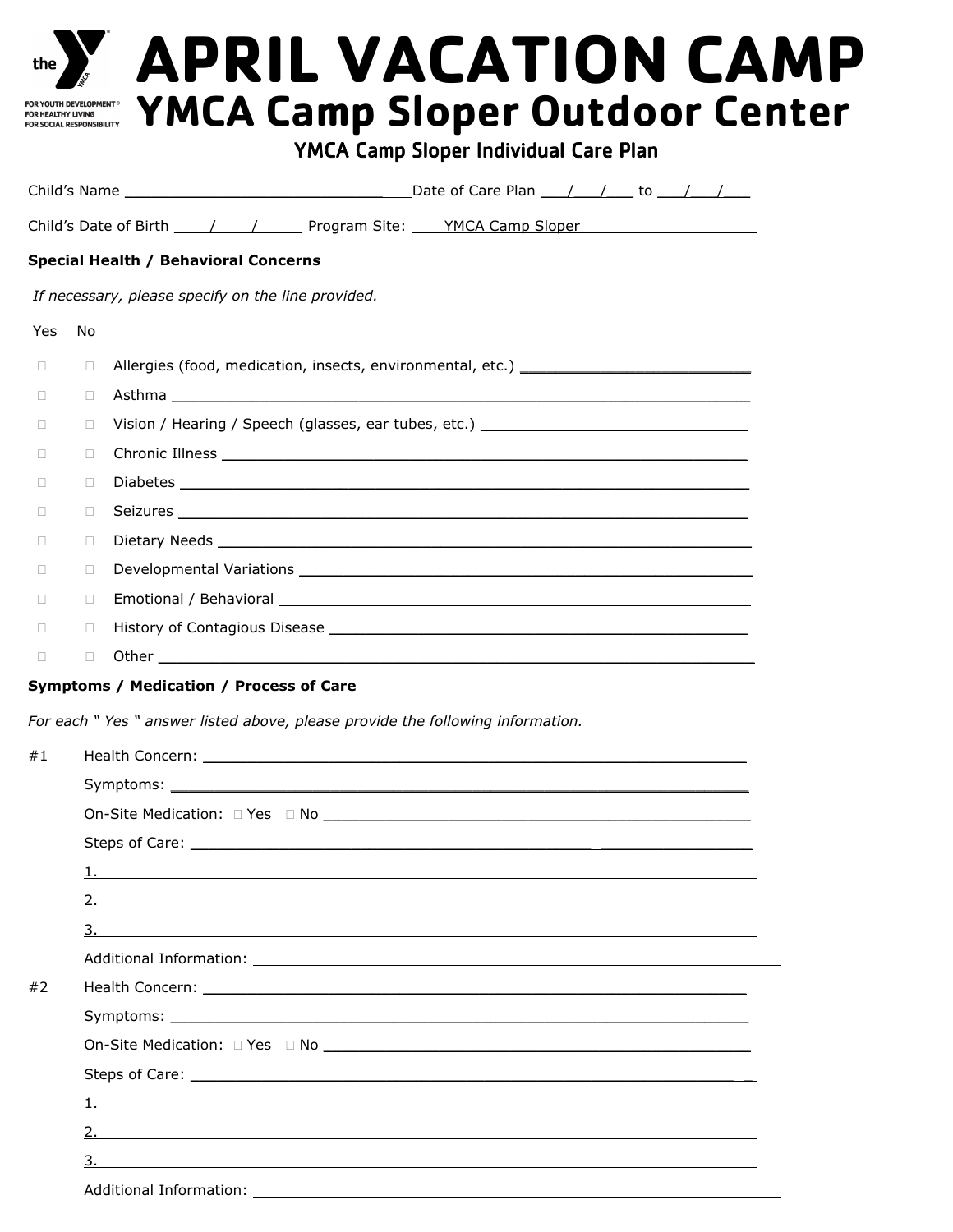

# the **Y** APRIL VACATION CAMP **YMCA Camp Sloper Outdoor Center**

| #3 |  |                                                                     |  |  |  |  |
|----|--|---------------------------------------------------------------------|--|--|--|--|
|    |  |                                                                     |  |  |  |  |
|    |  |                                                                     |  |  |  |  |
|    |  |                                                                     |  |  |  |  |
|    |  |                                                                     |  |  |  |  |
|    |  |                                                                     |  |  |  |  |
|    |  |                                                                     |  |  |  |  |
|    |  |                                                                     |  |  |  |  |
|    |  |                                                                     |  |  |  |  |
|    |  |                                                                     |  |  |  |  |
|    |  |                                                                     |  |  |  |  |
|    |  |                                                                     |  |  |  |  |
|    |  |                                                                     |  |  |  |  |
|    |  |                                                                     |  |  |  |  |
|    |  | ** For Administrative Use Only **                                   |  |  |  |  |
|    |  |                                                                     |  |  |  |  |
|    |  | $\begin{tabular}{c} Date: \end{tabular}$                            |  |  |  |  |
|    |  |                                                                     |  |  |  |  |
|    |  | Sarah Dupre, Outdoor Cntr. Admin.: Care Date: Care Date: Care Date: |  |  |  |  |
|    |  | _Date:___________________________                                   |  |  |  |  |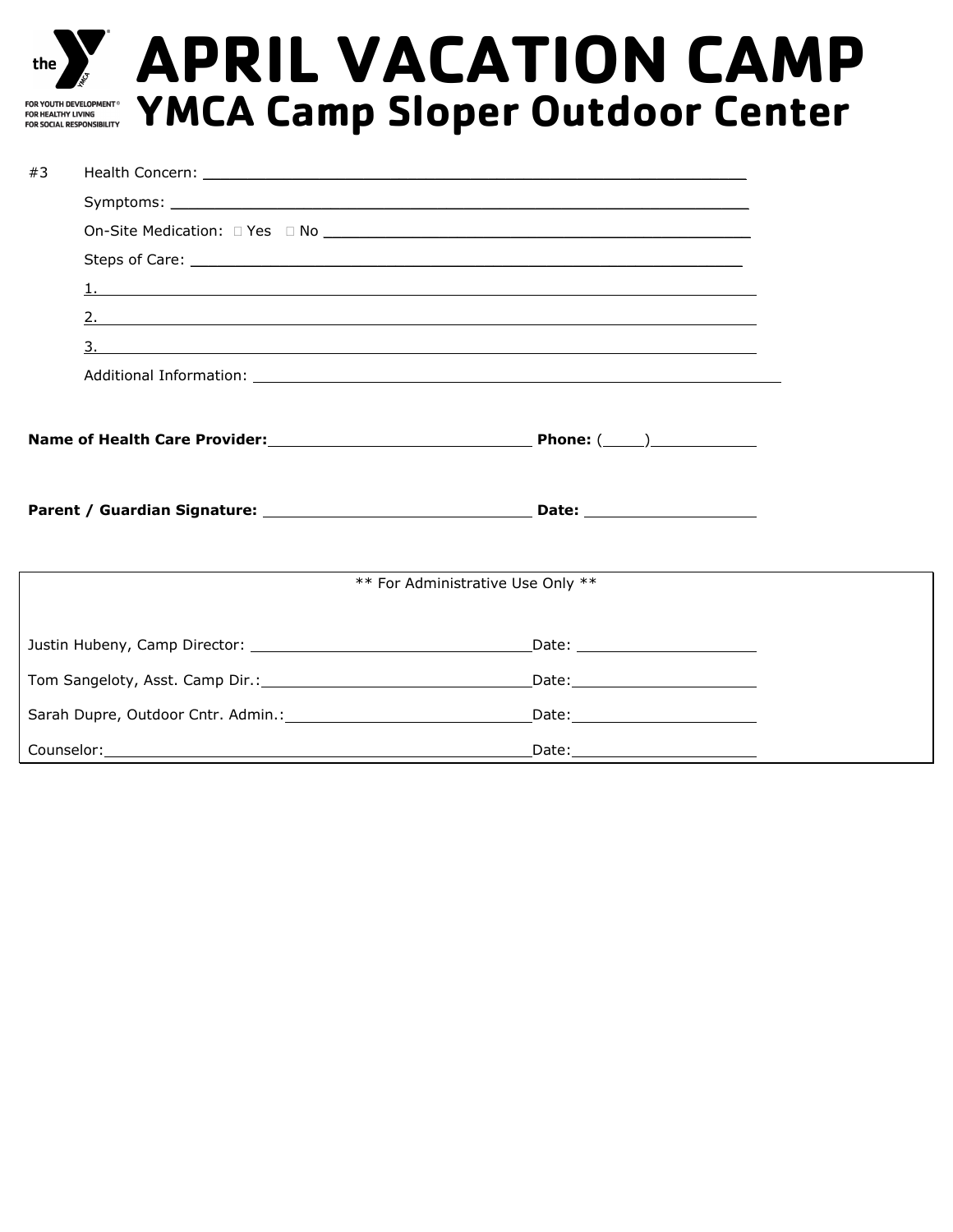

# **APRIL VACATION CAMP YMCA Camp Sloper Outdoor Center**

FOR YOUTH DEVELOPMENT®<br>FOR HEALTHY LIVING<br>FOR SOCIAL RESPONSIBILITY

### **CONCUSSION MANAGEMENT**

A concussion is a type of traumatic brain injury or (TBI), "that changes how the cells in the brain normally work. A concussion is caused by a blow to the head or body that causes the brain to move rapidly inside the skull. Even a "ding," "getting your bell rung," or what seems to be a mild bump or blow to the head can be serious. Concussions can also result from a fall or from campers colliding with each other or with obstacles, such as a goalpost" (Centers for Disease Control and Prevention, 2009)

### **Signs of a concussion may include (what the camper looks like):**

- Confusion / disorientation / irritability Constant attempts to return to play
- Slow / clumsy movements
- Constant motion
- Loss of consciousness
- Disproportionate / inappropriate reactions
- Amnesia / memory problems
- Balance problems
- Act silly / combative / aggressive
- Trouble resting / getting comfortable
- Repeatedly ask same questions
- Lack of concentration
- Dazed appearance
- Slow response / drowsiness
- Restless / irritable
- Incoherent / slurred speech

### **Symptoms of a concussion may include (what the camper reports):**

- Headache or dizziness
- Over sensitivity to sound / light / touch
- Nausea or vomiting
- Ringing in ears
- Blurred or double vision
- Feeling foggy or groggy

If there is any sign that your camper may have suffered a concussion due to a trauma to the head, he/she will be removed from activities immediately. The First Aid Staff member will evaluate your child and make a call home so that you can follow up with your primary care physician. Your camper will not be permitted to return to camp activities until written medical clearance from a licensed health care professional is received.

For more information on Connecticut regulations regarding concussion protocols for licensed youth camps please visit [www.ct.gov/oec/camps](http://www.ct.gov/oec/camps)